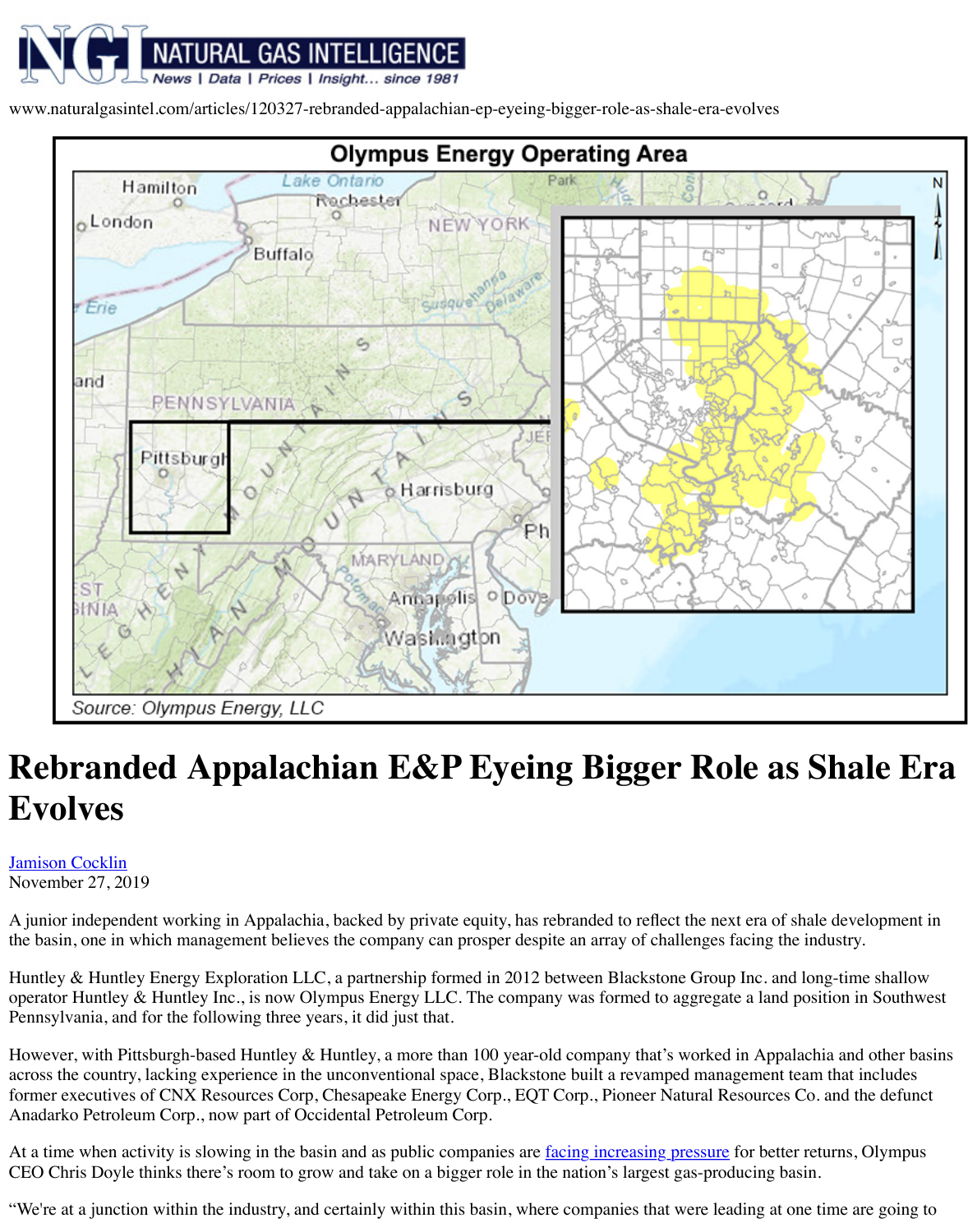Olympus produces roughly 85 MMcf/d. In October, when Doyle spoke with *NGI's Shale Daily* wells drilled. This year's plans had included drilling eight wells.

"Next year will be similar; come in, drill, use cash flow to complete wells, bring them on," he

Much of the challenge for Olympus to date, Doyle said, has been the area it operates in, a hem Westmoreland County and suburban Allegheny County outside Pittsburgh.

"That's difficult, not just the opposition to overall development" in some of the areas, Doyle said. appropriate land use, making sure you can get pipelines installed and connect your gas up into to completely rearrange the way we were thinking about development as a company."

While a plethora of wells have been drilled in the Marcellus, Utica and Upper Devonian shales its crews a "pretty good idea of what the rock should do," Olympus is still delineating some of to apply new technology and management's vision for maximizin[g returns](https://www.naturalgasintel.com/articles/110822-eqt-becoming-appalachian-natural-gas-powerhouse-in-takeover-of-rice-energy) in a low price envir

"We also know it's important for a small, private company like ourselves to build a base of production to build up a base,  $\alpha$ which we've done, and we're going to continue," Doyle said. "But we're not going to be very

"We're a small private company, I'm not kidding you about anything, but we're focused on the very clear signal, which is stop drilling," Doyle said.

Management is keenly aware of the current environment and has aimed to maximize margins for  $\mu$ that's crushed what companies were built for in the previous unconventional era of growth-at-all-costs.

The company gathers its production, cutting third-party expenses, spends within cash flow and deliver the most value.

"What wasn't part of the plan back in 2016, but what is certainly a part of the plan today, is wh about it at every board meeting, I call it the \$1 billion decision, because it's that significant of a sense now to jump out and drill one at \$2 gas, no, probably not, but we'll be ready. We see that fast forward a few years, and I think it'll be right there with the Marcellus."

Doyle's sentiments reflect those of the management teams of CNX, Range, EQT and other large bigger future for the deep Utica in Pennsylvania, where single wells have come online at more

As it moves forward, Olympus is working to distinguish itself as a smaller unconventional ope the basin as the operational landscape shifts. That's one reason the company changed its name minority owner, Huntley & Huntley.

Blackstone still owns a majority of the company. Doyle acknowledged that Olympus could even operator or continue growing.

"We're really happy with the asset that we've created," he said. "I'm also a realist. We're not here to drill wells, complete wells, complete wells, complete wells, complete wells, complete wells, complete wells, wells, co we're here to make money. If that means we're going to go headlong into development, fantastic. If that means we're going to go headlong into development, fantasthe